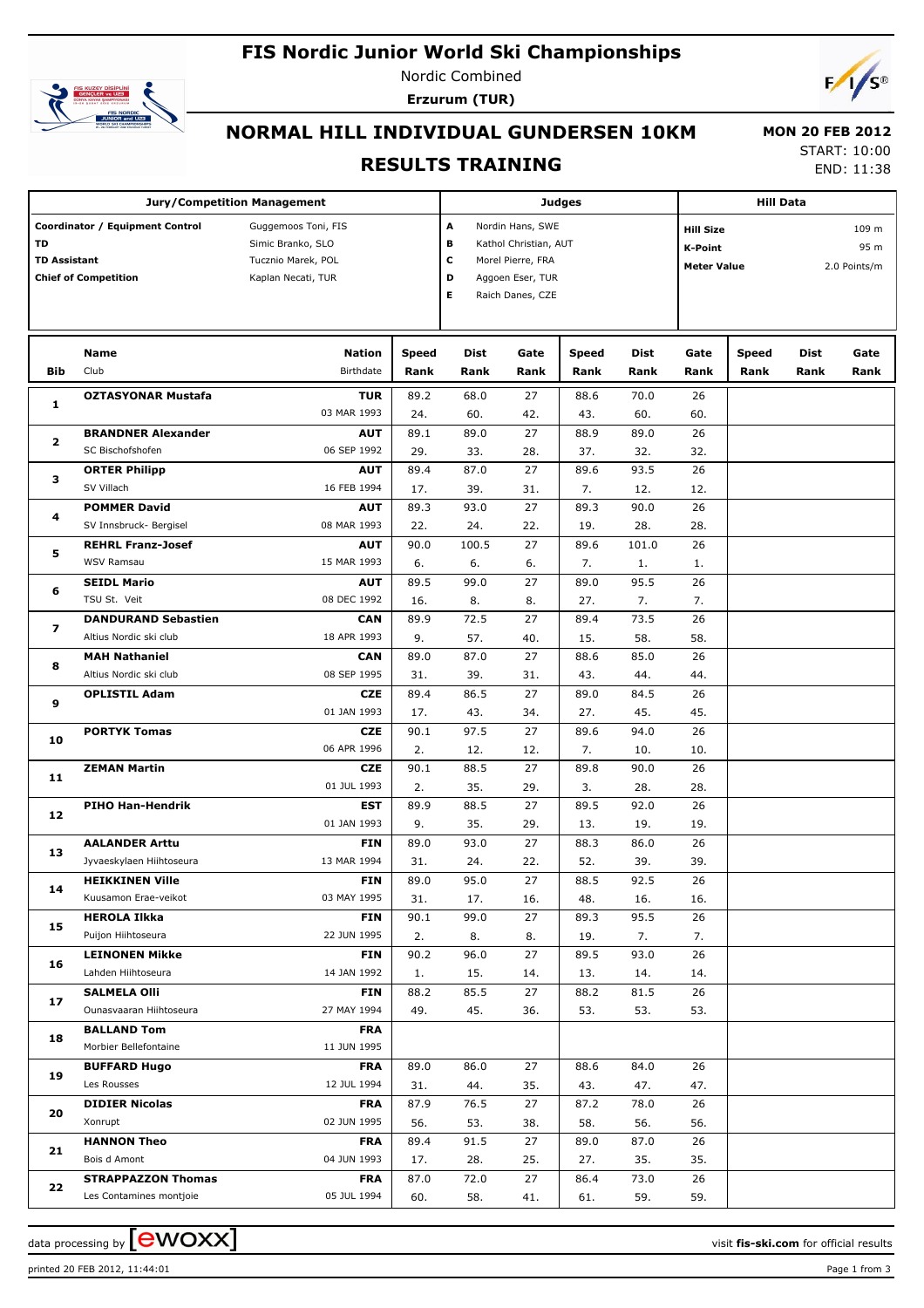## **FIS Nordic Junior World Ski Championships**



Nordic Combined **Erzurum (TUR)**



# **NORMAL HILL INDIVIDUAL GUNDERSEN 10KM**

### **RESULTS TRAINING**

 **MON 20 FEB 2012** START: 10:00

END: 11:38

|            | Name                                   | <b>Nation</b>             | Speed       | Dist        | Gate      | Speed       | Dist        | Gate      | Speed | <b>Dist</b> | Gate |
|------------|----------------------------------------|---------------------------|-------------|-------------|-----------|-------------|-------------|-----------|-------|-------------|------|
| <b>Bib</b> | Club                                   | Birthdate                 | Rank        | Rank        | Rank      | Rank        | Rank        | Rank      | Rank  | Rank        | Rank |
|            | <b>ARLT Christian</b>                  | <b>GER</b>                | 89.6        | 104.0       | 27        | 88.8        | 94.0        | 26        |       |             |      |
| 23         | WSV 08 Johanngeorgenstadt              | 08 JAN 1992               | 12.         | 4.          | 4.        | 40.         | 10.         | 10.       |       |             |      |
|            | <b>FAISST Manuel</b>                   | <b>GER</b>                | 90.0        | 110.5       | 27        | 89.2        | 97.5        | 26        |       |             |      |
| 24         | SV Baiersbronn                         | 11 JAN 1993               | 6.          | 1.          | 1.        | 22.         | 4.          | 4.        |       |             |      |
|            | <b>HAUG Tobias</b>                     | <b>GER</b>                | 89.0        | 100.0       | 27        | 88.5        | 92.5        | 26        |       |             |      |
| 25         | SV Baiersbronn                         | 25 JUN 1993               | 31.         | 7.          | 7.        | 48.         | 16.         | 16.       |       |             |      |
| 26         | <b>SCHULLER Michael</b>                | <b>GER</b>                | 89.6        | 99.0        | 27        | 89.0        | 90.5        | 26        |       |             |      |
|            | WSV 08 Lauscha                         | 04 JUN 1993               | 12.         | 8.          | 8.        | 27.         | 24.         | 24.       |       |             |      |
| 27         | <b>SIMON Tobias</b>                    | <b>GER</b>                | 89.6        | 108.0       | 27        | 89.6        | 98.5        | 26        |       |             |      |
|            | SZ Breitnau                            | 15 AUG 1992               | 12.         | 2.          | 2.        | 7.          | 2.          | 2.        |       |             |      |
| 28         | <b>BUZZI Raffaele</b>                  | ITA                       | 89.2        | 90.0        | 27        | 88.8        | 82.5        | 26        |       |             |      |
|            | SCI Monte Lussari                      | 17 JUL 1995               | 24.         | 31.         | 27.       | 40.         | 50.         | 50.       |       |             |      |
| 29         | <b>COSTA Samuel</b>                    | ITA                       | 89.7        | 93.5        | 27        | 89.7        | 90.0        | 26        |       |             |      |
|            | G.S. FIAMME ORO                        | 30 NOV 1992               | 11.         | 22.         | 20.       | 5.          | 28.         | 28.       |       |             |      |
| 30         | <b>MAIERHOFER Manuel</b>               | ITA                       | 89.4        | 95.0        | 27        | 89.6        | 90.5        | 26        |       |             |      |
|            | S. C. Gardena                          | 17 DEC 1992               | 17.         | 17.         | 16.       | 7.          | 24.         | 24.       |       |             |      |
| 31         | <b>RUNGGALDIER Mattia</b>              | ITA                       | 90.0        | 92.5        | 27        | 89.8        | 87.0        | 26        |       |             |      |
|            | G.S. FIAMME GIALLE                     | 03 MAY 1992               | 6.          | 27.         | 24.       | 3.          | 35.         | 35.       |       |             |      |
| 32         | <b>TOMIO Roberto</b>                   | ITA                       | 89.0        | 84.0        | 27        | 89.0        | 82.0        | 26        |       |             |      |
|            | U.S. Dolomitica                        | 26 OCT 1992               | 31.         | 48.         | 37.       | 27.         | 52.         | 52.       |       |             |      |
| 33         | <b>DENDA Toshihisa</b>                 | <b>JPN</b>                | 88.2        | 90.5        | 27        | 88.9        | 86.0        | 26        |       |             |      |
| 34<br>35   | Iiyama-kita High School                | 20 JUN 1993               | 49.         | 29.         | 26.       | 37.         | 39.         | 39.       |       |             |      |
|            | <b>KAGA Takuya</b>                     | <b>JPN</b>                | 88.9        | 87.0        | 27        | 88.7        | 84.5        | 26        |       |             |      |
|            | Akita Hokuyou High School              | 30 MAR 1994               | 38.         | 39.         | 31.       | 42.         | 45.         | 45.       |       |             |      |
|            | <b>WATANABE Takehiro</b>               | <b>JPN</b>                | 88.1        | 95.0        | 27        | 87.8        | 87.0        | 26        |       |             |      |
|            | Inawashiro High School                 | 13 JUL 1993               | 51.         | 17.         | 16.       | 56.         | 35.         | 35.       |       |             |      |
| 36         | YAMAMOTO Go                            | <b>JPN</b>                | 89.4        | 104.5       | 27        | 89.2        | 91.0        | 26        |       |             |      |
|            | Oyama High School                      | 27 JAN 1995               | 17.         | 3.          | 3.        | 22.         | 22.         | 22.       |       |             |      |
| 37         | <b>ANDERSEN Espen</b>                  | <b>NOR</b>                | 89.2        | 38.0        | 27        |             |             |           |       |             |      |
|            | Lommedalens IL<br><b>HOKHOLT Audun</b> | 28 OCT 1993               | 24.         | 62.         | 43.<br>27 |             |             |           |       |             |      |
| 38         | Skimt                                  | <b>NOR</b><br>28 AUG 1992 | 87.6<br>59. | 76.5<br>53. | 38.       | 87.6<br>57. | 77.0<br>57. | 26<br>57. |       |             |      |
|            | <b>LIEN Oeystein Granbu</b>            | <b>NOR</b>                | 88.9        | 102.0       | 27        | 89.0        | 96.0        | 26        |       |             |      |
| 39         | Gausdal SI                             | 05 JAN 1992               | 38.         | 5.          | 5.        | 27.         | 6.          | 6.        |       |             |      |
|            | <b>SOETVIK Sindre Ure</b>              | NOR                       | 88.9        | 97.5        | 27        | 89.1        | 97.0        | 26        |       |             |      |
| 40         | Il Eldar                               | 21 SEP 1992               | 38.         | 12.         | 12.       | 25.         | 5.          | 5.        |       |             |      |
|            | <b>TILLER Simen</b>                    | <b>NOR</b>                | 88.6        | 94.0        | 27        | 88.5        | 89.0        | 26        |       |             |      |
| 41         | Moelven                                | 26 NOV 1995               | 43.         | 20.         | 19.       | 48.         | 32.         | 32.       |       |             |      |
|            | <b>BIELA Stanislaw</b>                 | <b>POL</b>                | 87.9        | 93.5        | 27        | 88.2        | 90.5        | 26        |       |             |      |
| 42         | UKS SOLTYSIANIE STARE BYSTRE           | 02 APR 1994               | 56.         | 22.         | 20.       | 53.         | 24.         | 24.       |       |             |      |
|            | <b>CIESLAR Adam</b>                    | <b>POL</b>                | 89.1        | 96.0        | 27        | 89.4        | 92.0        | 26        |       |             |      |
| 43         | AZS AWF Katowice                       | 18 DEC 1992               | 29.         | 15.         | 14.       | 15.         | 19.         | 19.       |       |             |      |
|            | <b>GASIENICA Andrzej</b>               | <b>POL</b>                | 89.3        | 99.0        | 27        | 89.1        | 92.0        | 26        |       |             |      |
| 44         | TS Wisla Zakopane                      | 04 NOV 1993               | 22.         | 8.          | 8.        | 25.         | 19.         | 19.       |       |             |      |
|            | <b>KUPCZAK Szczepan</b>                | <b>POL</b>                | 88.3        | 97.5        | 26        | 89.0        | 95.5        | 26        |       |             |      |
| 45         | AZS AWF Katowice                       | 29 NOV 1992               | 48.         | 12.         | 1.        | 27.         | 7.          | 7.        |       |             |      |
|            | <b>SLOWIOK Pawel</b>                   | <b>POL</b>                | 88.0        | 89.0        | 26        | 88.1        | 86.0        | 26        |       |             |      |
| 46         | AZS AWF Katowice                       | 31 MAR 1992               | 53.         | 33.         | 6.        | 55.         | 39.         | 39.       |       |             |      |
|            | <b>BARKOV Viacheslav</b>               | <b>RUS</b>                | 87.8        | 88.5        | 26        | 88.6        | 85.5        | 26        |       |             |      |
| 47         |                                        | 01 JAN 1992               | 58.         | 35.         | 7.        | 43.         | 43.         | 43.       |       |             |      |
|            | <b>BORISOV Timofey</b>                 | <b>RUS</b>                | 88.0        | 83.5        | 26        | 89.4        | 87.0        | 26        |       |             |      |
| 48         | Ekaterinburg                           | 05 DEC 1993               | 53.         | 49.         | 12.       | 15.         | 35.         | 35.       |       |             |      |

printed 20 FEB 2012, 11:44:01 Page 2 from 3

data processing by **CWOXX** and  $\overline{A}$  and  $\overline{B}$  wisit **fis-ski.com** for official results